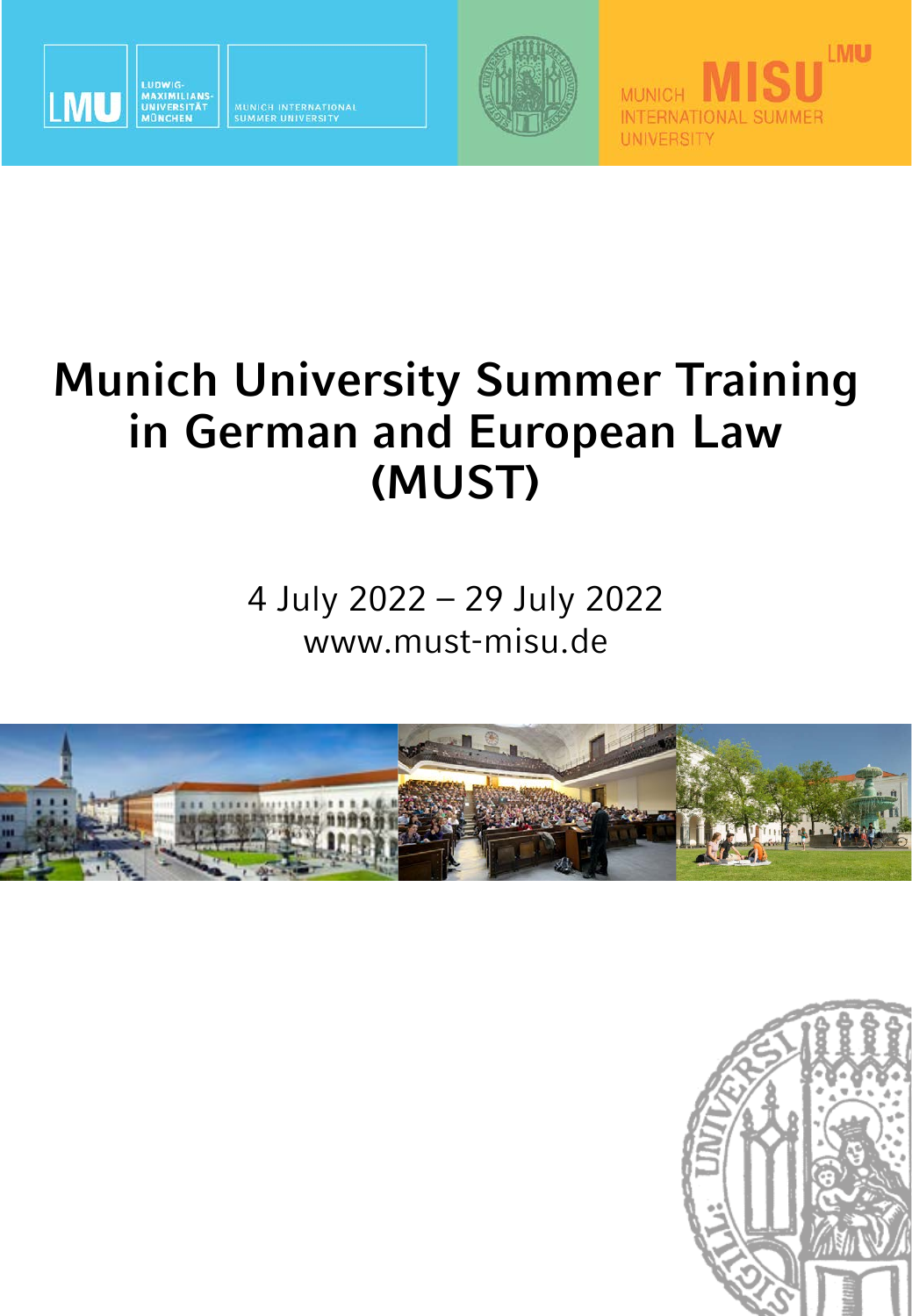# General

Munich University Summer Training (MUST) was founded in 2001 and is organized by the Faculty of Law of the Ludwig-Maximilians-Universität (LMU) in cooperation with the International University Club Munich (IUCM).

The programme aims to give a basic understanding of German Law and European Union Law.

The European Union is one of the largest economic areas in the world. Within the European Union, Germany is an important member in terms of both population and economic power. Doing business in Europe and Germany requires a thorough knowledge of the legal system and the norms and regulations governing the transaction in question. There is an increasing demand for foreign lawyers with a basic understanding of European and German law.

Lawyers with the corresponding background will be able to collaborate with German lawyers in cross-border transactions or to work in Germany. In addition, having an understanding of another legal system enhances the intellectual capabilities necessary for excellence both in legal practice and academia. German legal scholarship, in particular, is renowned for its systematic approach to law.

Last but not least, this programme will bring together excellent lawyers and law students from a variety of countries, providing the opportunity to create a network of programme alumni. The Faculty of Law at LMU is eager to support a network of this kind.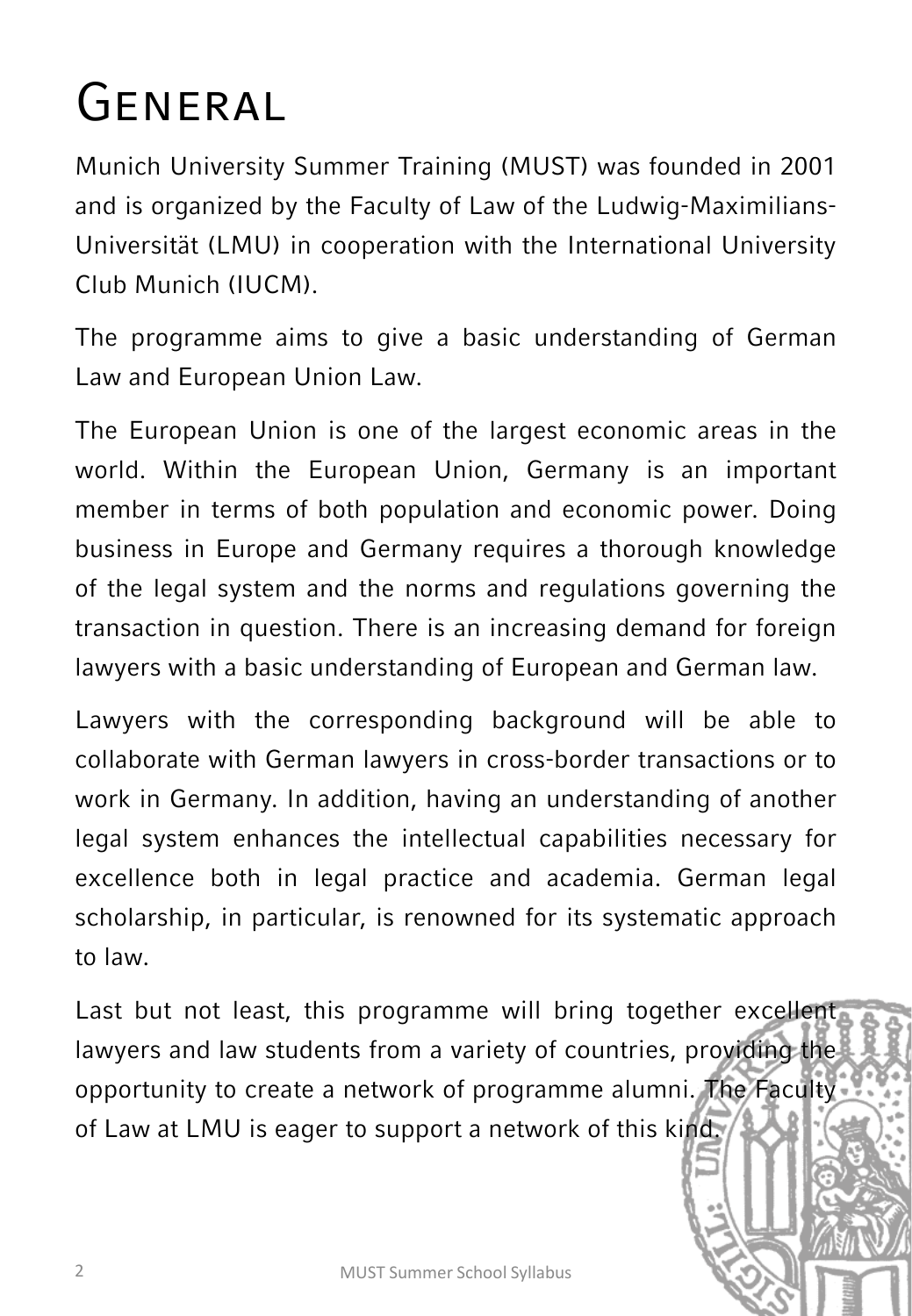## **OBJECTIVES**

#### **Law of Contracts**

This course explores the German concepts and rules for the conclusion of contracts, mistake, pre-contractual duties and strategies for avoiding an unwanted contract. There will be a secondary focus on breach of contract and the system of remedies available in such case. The class will conclude with a discussion of special rules designed for the protection of consumers and electronic commerce.

#### **Law of Property**

This class is dedicated to analyzing the general principles of property law – among them the principle of abstraction as one of the most characteristic principles of German law. We will also discuss the functions, protection, and rights associated with the possession and ownership of property as well as the requirements of the transfer of property, including acquisition in good faith. Finally, the class will also briefly explore limited real rights to movable and immovable property.

#### **Intellectual Property Law**

This course will introduce participants to German and European Intellectual Property Law. The course will combine theory and law. In the first session, we will start with theoretical justifications of intellectual property and outline common principles thereof. In the later sessions, participants will gain an overview of the relevant black letter law in the three conventional IP subjects (patents, copyright, and trademark).

#### **Constitutional Law**

This course will impart basic knowledge of German governmental institutions, in particular constitutional review. This knowledge is necessary to understand German law. The meaning and importance of fundamental rights will also be discussed.

#### **Law of Torts**

Tortious liability is a part of general civil law, but is also inextricably intertwined with the insurance systems, social security schemes and general questions of risk allocation. This course will illustrate the basic structure of German tort law and will focus on some of its essential problems.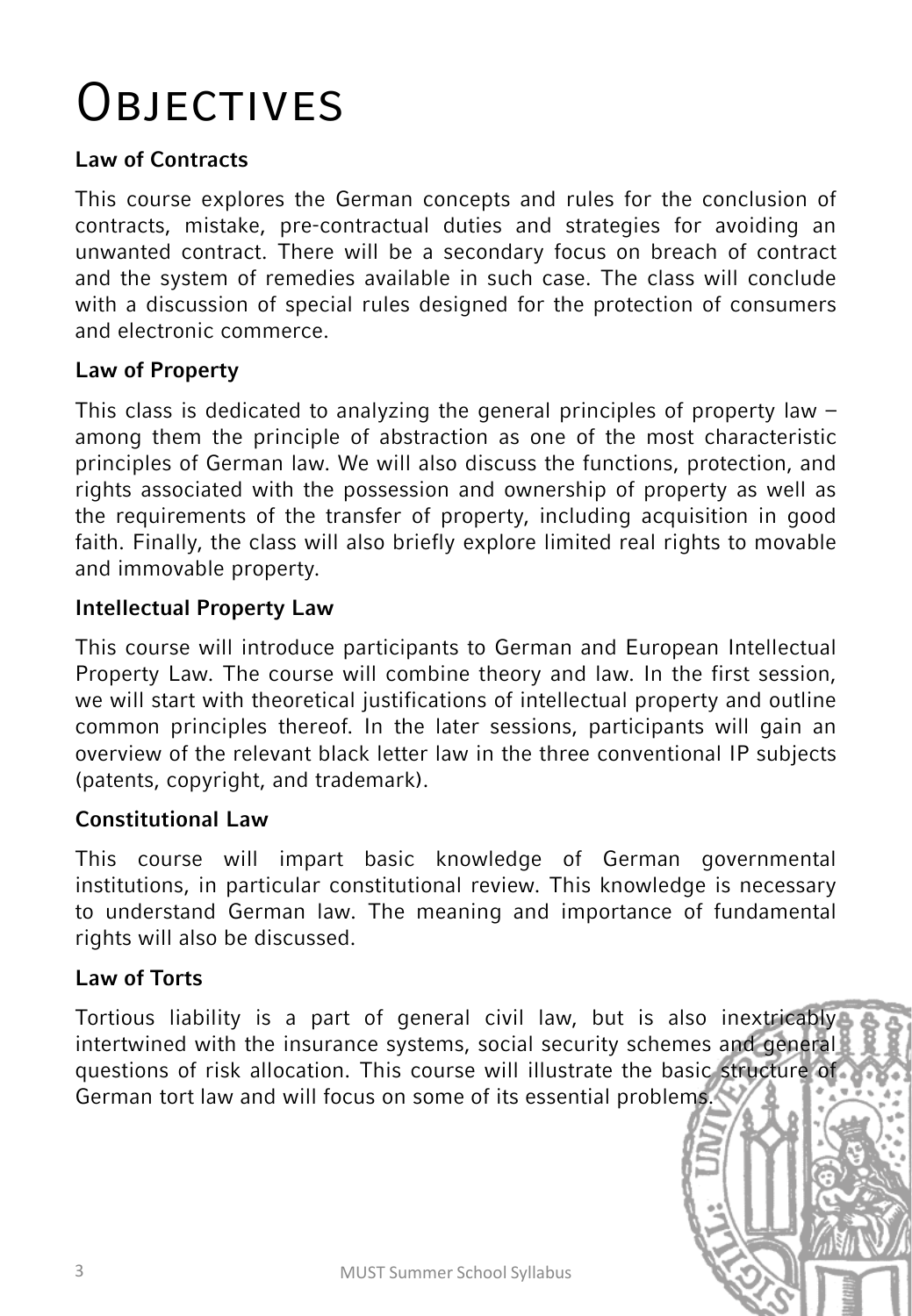# **OBJECTIVES**

#### **Tax Law**

These lectures will give a short introduction into German Tax Law, covering the constitutional prerequisites for taxation, an overview of income tax law, corporate tax law, inheritance tax law and value added tax. The second part will cover the basics of International and European Tax Law, including double taxation treaties.

#### **European Union Law**

The first part of the course on EU Law is designed to provide participants with a basic understanding of the institutional structure of the EU and of the fundamental features of the EU legal system. In the second part of the course, participants will review cases with the objective of understanding the application of EU law to economic transactions.

#### **Corporate and Securities Law**

This part of the course covers issues such as: forms of incorporation under German law; the stock corporation; the limited liability company; partnerships and companies; the law of corporate groups; takeovers, mergers and acquisitions; corporate restructuring; organization of the German securities market; the primary and secondary market. The material presented will focus not only on the relevant issues under German national law, but also under European Law (which is particularly influential in this area) as well as covering the underlying economic analysis and comparative aspects.

#### **Competition Law**

The course discusses the control of private economic power through the competition laws in the EU and in Germany. In particular, it will provide insights into the assessment of anticompetitive agreements, unilateral behavior of dominant firms as well as into the subject of merger control.

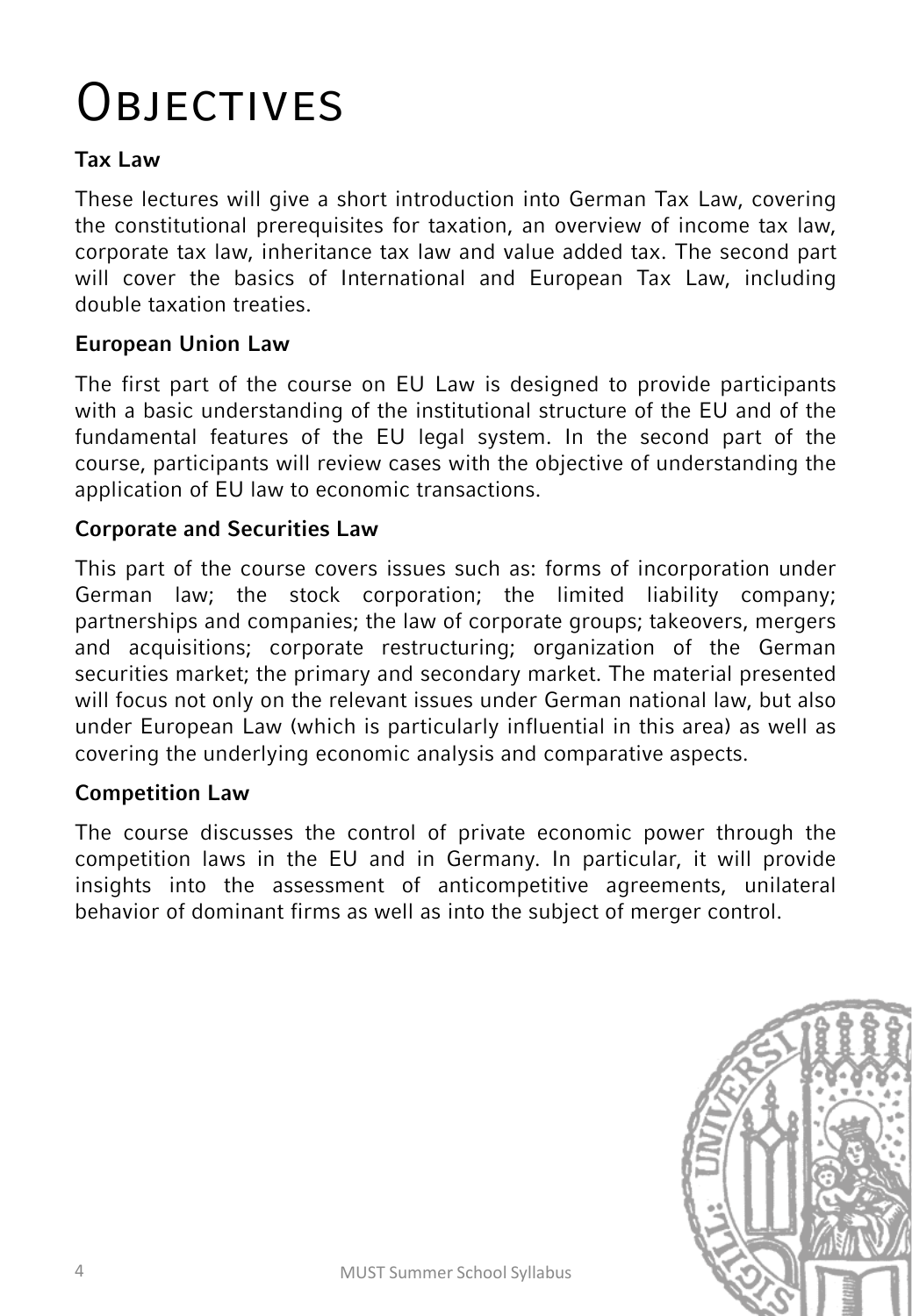# Academic Host

**Patronage** 



**Faculty of Law**  Ludwig-Maximilians-Universtität München



**Prof. Dr. jur. Thomas Ackermann, LL.M. (Cambridge)** Head of Programme Chair of Private Law, European and International Commercial Law Ludwig-Maximilians-Universität



#### **Mareike Neumayer**

Research Assistant, Programme Manager Chair of Private Law, European and International Commercial Law

Ludwig-Maximilians-Universität



#### **Sofian Djebbari**

Student Assistant

Chair of Private Law, European and International Commercial Law

Ludwig-Maximilians-Universität

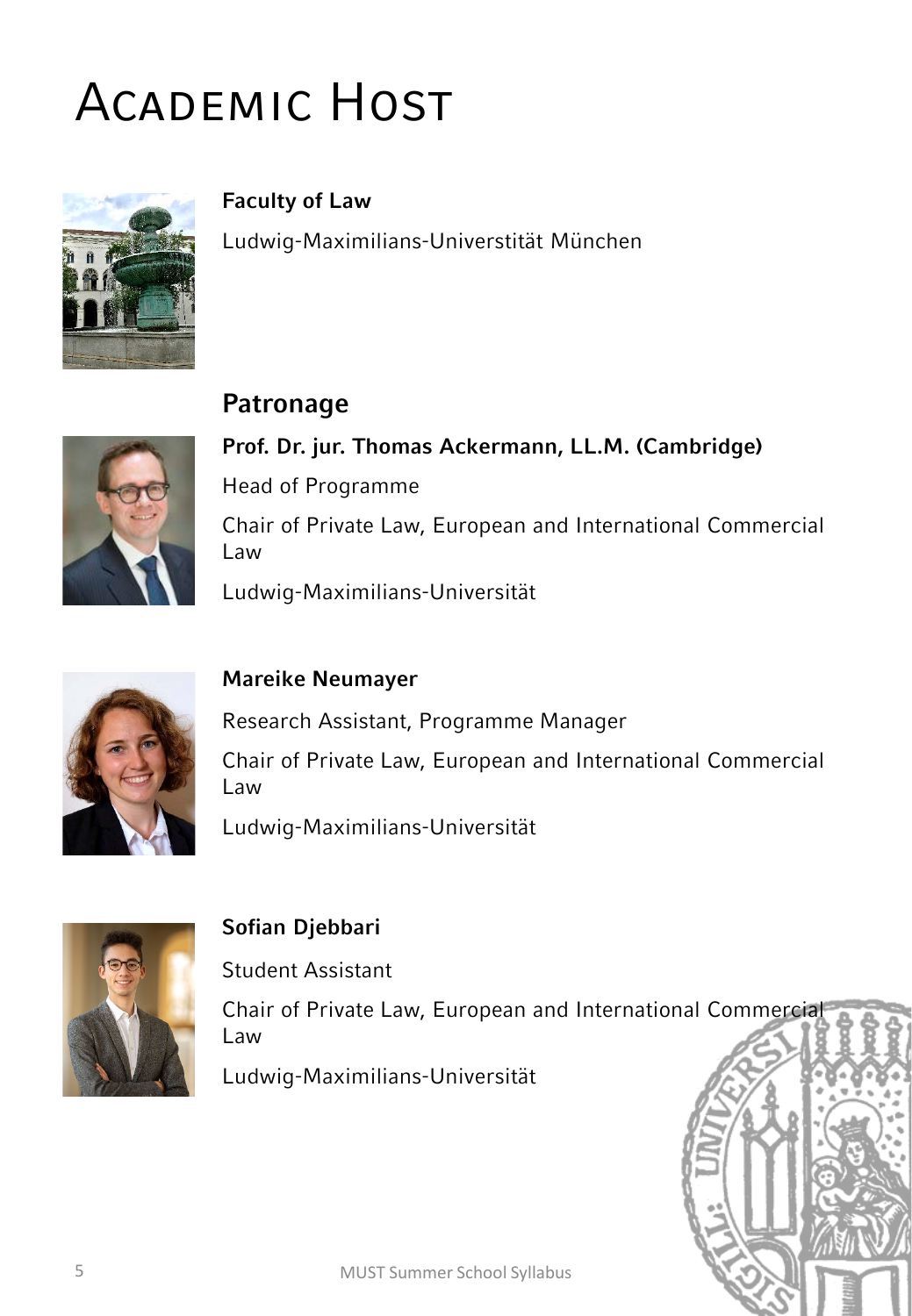## **LECTURERS**



**PD Dr. Daniel Dürrschmidt, LL.M. (Univ. of Sydney)** Chair of German, European and International Tax Law as well as Public Law, LMU Munich



**Eva Fischer** Research Assistent, Chair of Private Law, European and International Commercial Law, LMU Munich



**Ass. jur. Diana Liebenau, LL.M. (Harvard)** Research Assistent, Chair of Private Law, Intellectual Property and Competition Law, LMU Munich



**Dr. Hans Christian Mayer, M. Jur (Oxford)** Judge at the Regional Court Munich I, Taskforce Covid-19 pandemic, Bavarian Ministry for Health and Care



**Dr. Daniel Petzold** Attorney, Law Firm Gleiss Lutz, Munich



**Prof. em. Dr. jur. Rudolf Streinz** Emeritus Chair of Public Law, European Law and Legal Philosophy, LMU Munich



**Prof. Dr. Walther Michl, LL.M.EUR.** Professor, Chair for Public Law, University of the Bundeswehr in Munich

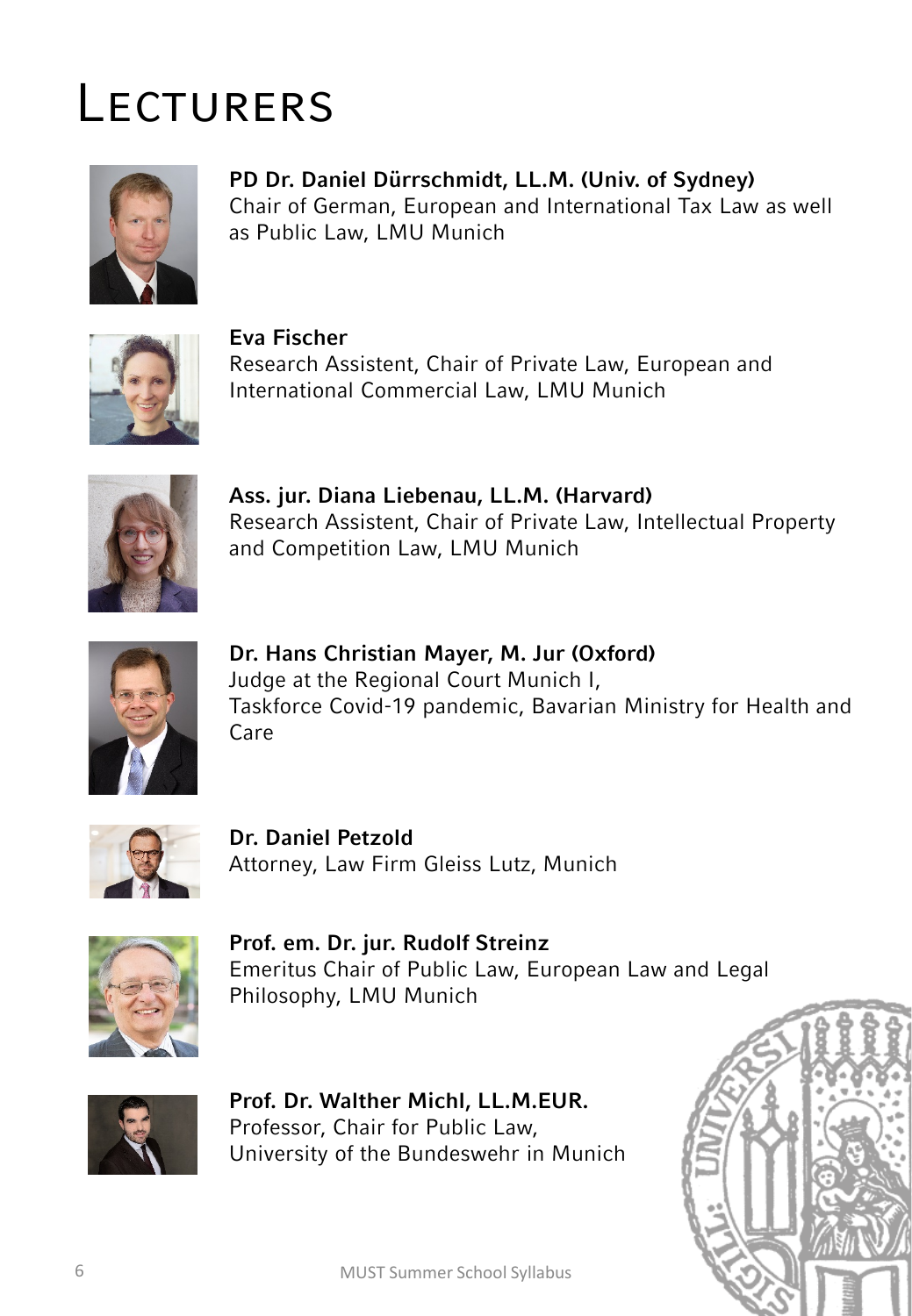# Course Requirements

With an ambitious academic content scope, we assume that MUST participants will be prepared to work hard both in class and in individual study.

Prerequisites for participation are a minimum of one year of legal training at a university. However, a law degree is not necessary.

Applicants need to have a very good command of written and spoken English. All MUST courses and lectures will be taught in English and the exam is also expected to be written in English.

Even though we do not require students to upload language test results during the online application process, we urge students with poor language skills to abstain from applying. Professors will not be able to accommodate language difficulties. Knowledge of German is not a prerequisite.

#### **Notice:**

All participants are required to have their own tablet or computer available for use in class. The MUST programme cannot provide computers.

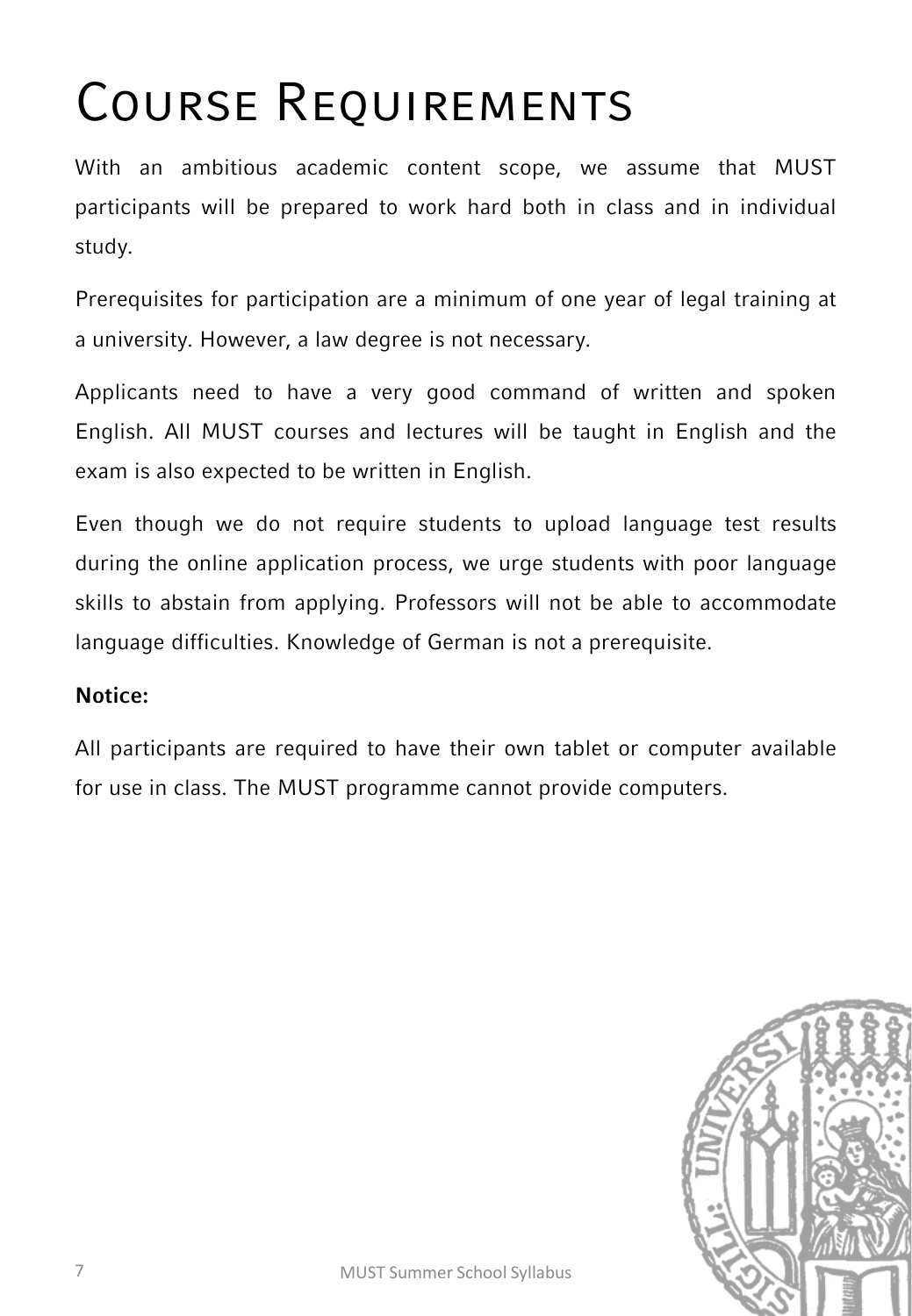# GRADES & CREDITS

The course counts for the ECTS system (6 credits).

The Academic Board of the LMU Munich defines the requirements and contact hours for successful completion of the courses as follows:

- Regular attendance (absence max. 6 lessons)
- Preparation for the seminars and active participation
- Attendance and contributions to lectures
- Passing written exams

### **Transcripts**

Every student will receive an official transcript after the successful completion of all programme requirements. The transcript will show the course name and contact hours, the number of acquired credits as well as the achieved grades.

### **Credit Transfer**

Most international colleges and universities accept credits from MUST. However, each institution has its own policy regarding credit acceptance from other institutions. We strongly recommend that students consult their academic advisor and/or professor to receive credit transfer approval before applying to MUST. Students who would like to transfer credits to their home universities should print out all documents, contact the professor or study abroad advisor and ask for credit and grade approval.

Participants from the United States of America may petition their law schools for credit before the course starts.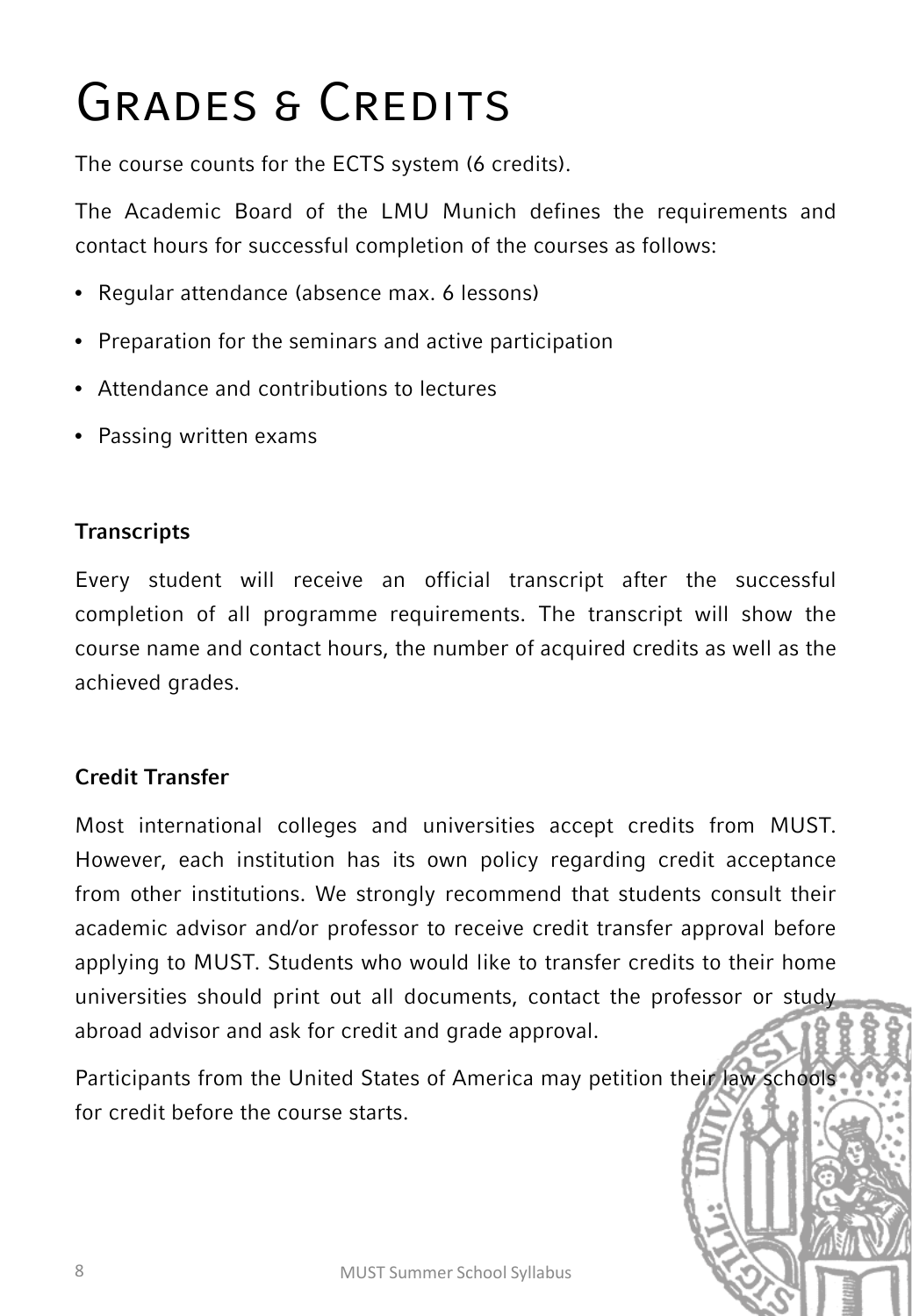# Target Group

With an ambitious scope of academic content, we assume that MUST participants will be prepared to work hard both in and outside of class.

Applicants need to have a good command of written and spoken English. All MUST courses and lectures will be taught in English and the exam is also expected to be written in English. After your application has been reviewed, you might receive an e-mail asking for proof that you have successfully completed an English-language test (e.g. TOEFL or IELTS). English native speakers don't need to provide an Englishlanguage test.

To apply for this programme, applicants need at least one year of legal training at a university. However, a law degree is not necessary.

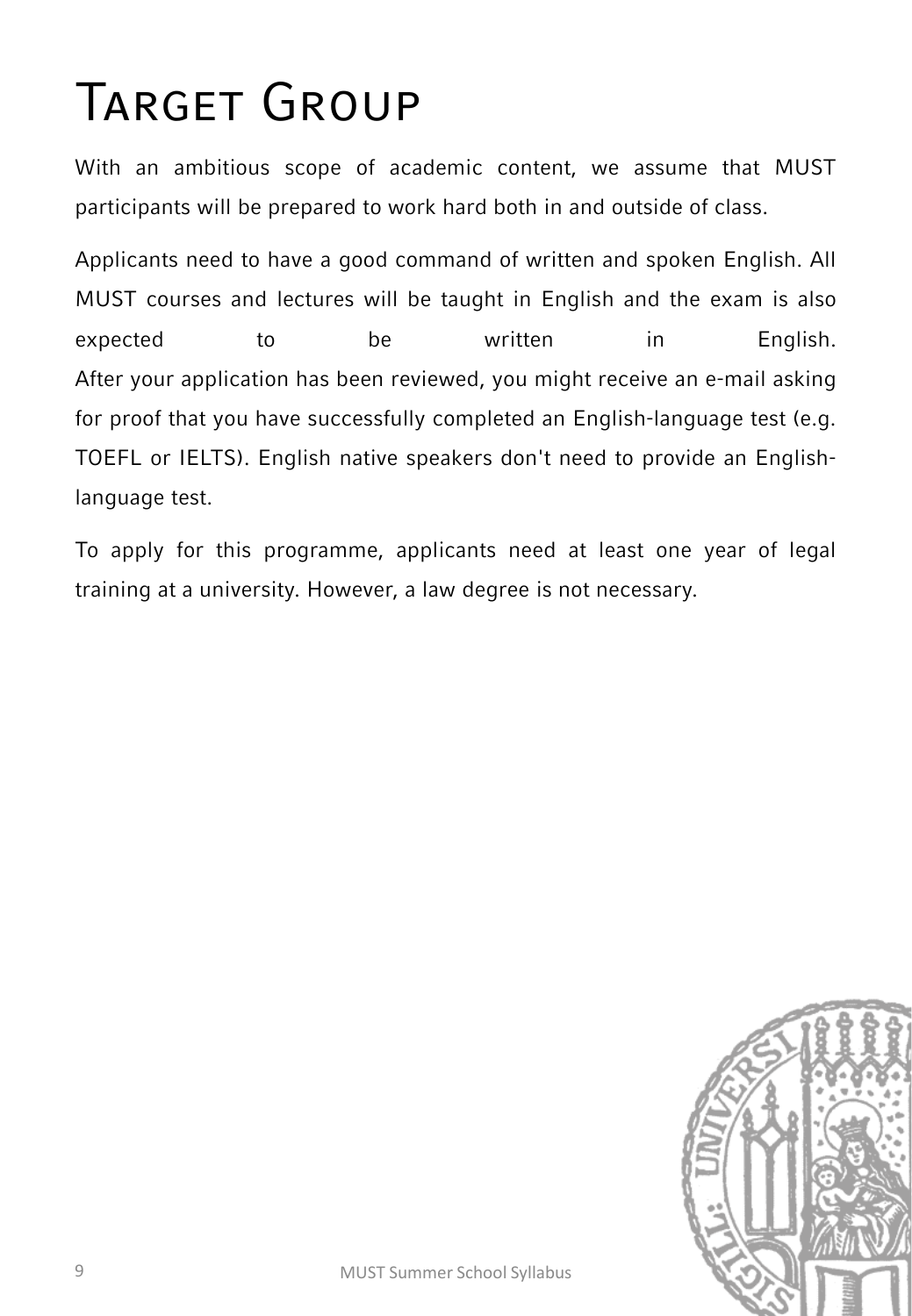## Fees & Payment

## **Mandatory fees:**

- 200,00 EUR Regular registration fee (only 100,00 EUR for early bird registrations before 1 March 2022). Please note that the registration fee is not an application fee and does not arise if your application is rejected.
- 550,00 EUR Tuition

## **Optional fees:**

• 450,00 EUR Accommodation (single room 3 July 2022 – 30 July 2022)

## **Deadlines for application:**

- Early bird application deadline: 1 March 2022
- Regular application deadline: 1 April 2022

## **Deadlines for payment:**

- Registration fee payment deadline: Immediately after receiving the PDF admission letter by e-mail even for tuition waiver holders and latest by 26 April 2022.
- Tuition payment deadline: 15 May 2022.

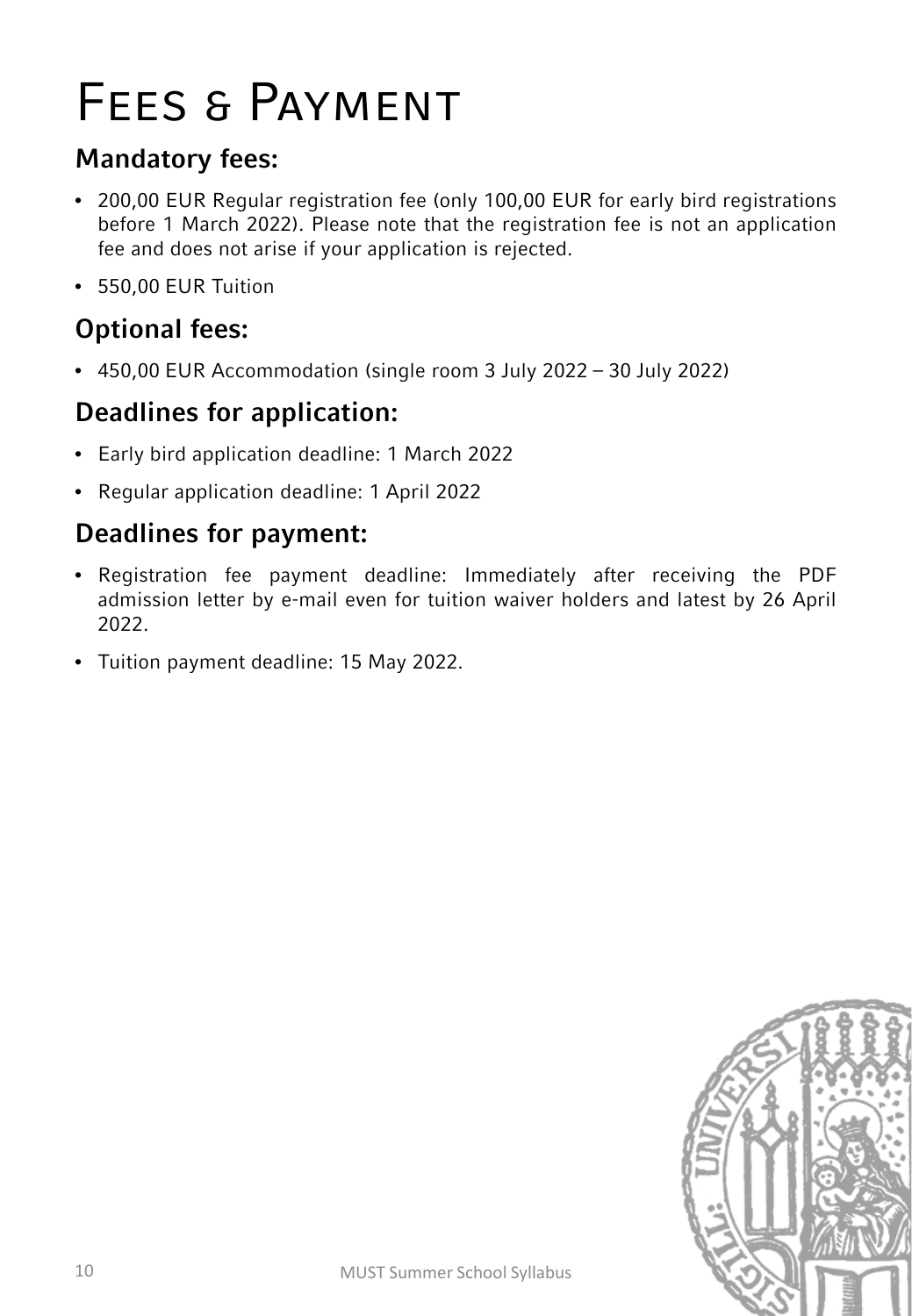# **CANCELLATION**

## **Cancellation after the registration deadline:**

• The registration fee will not be refunded. If accommodation was booked, the deposit for the rent will not be refunded and has to be paid.

## **Cancellation 4 weeks before beginning of the course:**

• The registration fee will not be refunded. If accommodation was booked, the deposit for the rent will not be refunded and only 50% of the tuition will be refunded.

## **Cancellation 3 days before beginning of the course:**

- The registration fee will not be refunded. If accommodation was booked, the deposit for the rent will not be refunded and only 80% of the tuition will be refunded.
- Once the course has started, no refund will be granted.

## **Cancellation by MISU**

- All fees and tuition will by fully refunded.
- **\* All bank charges are excluded from repayment.**

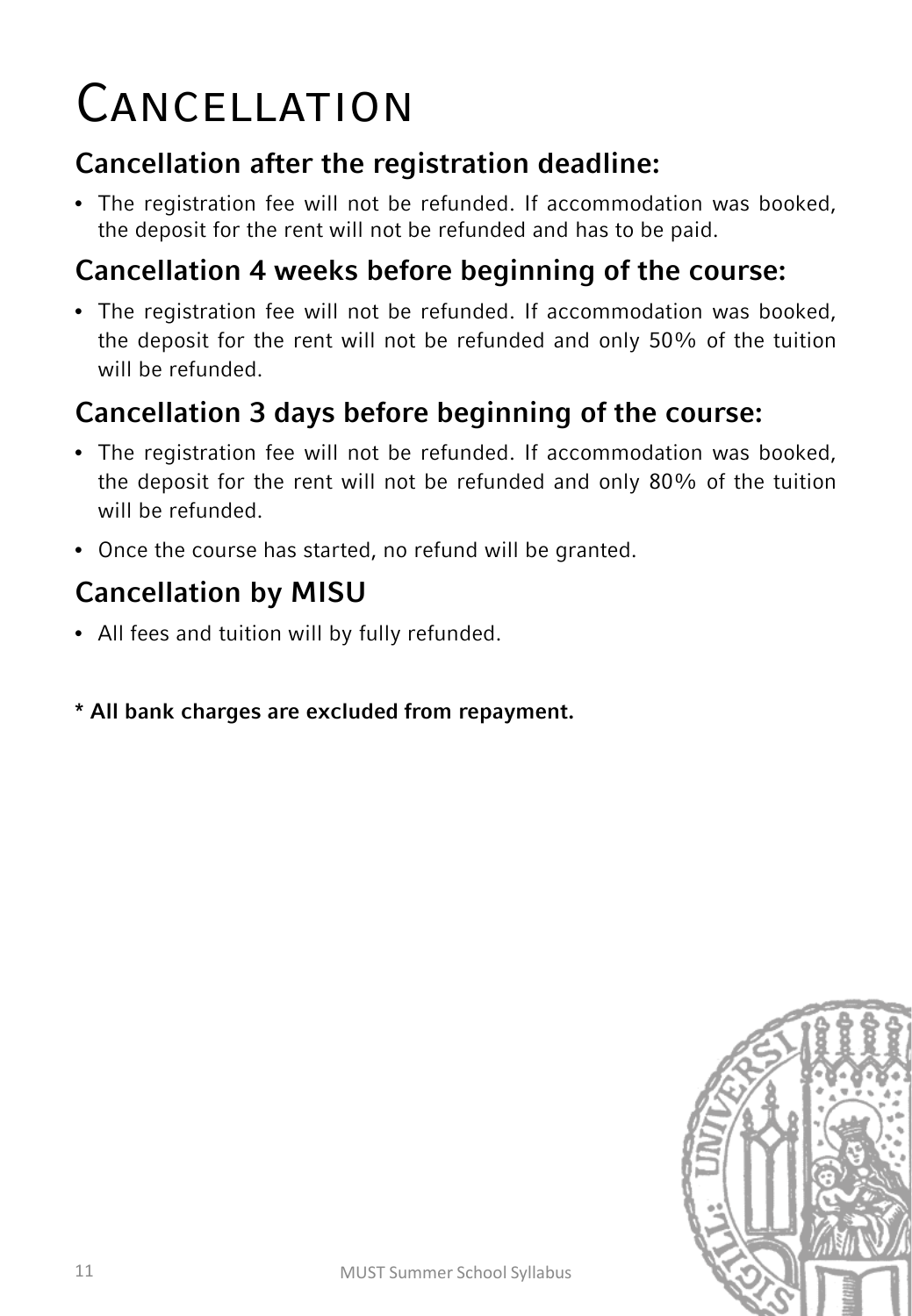## Accommodation

## **Arrival**

• 3 July 2022 (Check-in 02:00 p.m. - 4:30 p.m.)

## **Departure**

• 30 July 2022 (Check-out 10:00 a.m.)

## **Student Residence**

The participants will reside in the student residence "Olympisches Dorf". The student housing facility is located only a few subway stations away from the classroom and the city center.

## **About the rooms**

- Each student will have their own private apartment, which is fully furnished and has its own small kitchen and bathroom (toilet and shower).
- The rooms are equipped with bedding (sheets and blankets) which can be washed at one of the laundry rooms in the building.
- Kitchen utensils (cutlery, cups, plate and pots) and towels will not be provided. We ask you to acquire these items according to your own personal needs.
- During their stay, students are is responsible to clean their room by themselves.
- Internet access is available via Ethernet (LAN) cable. The cable is not provided. Please bring your own.
- Please note that student residences are geared towards students' needs and financial means. As such, do not expect facilities to meet claims on luxury comfort and on pools.
- Students with health impairment are kindly asked to inform us in the application process.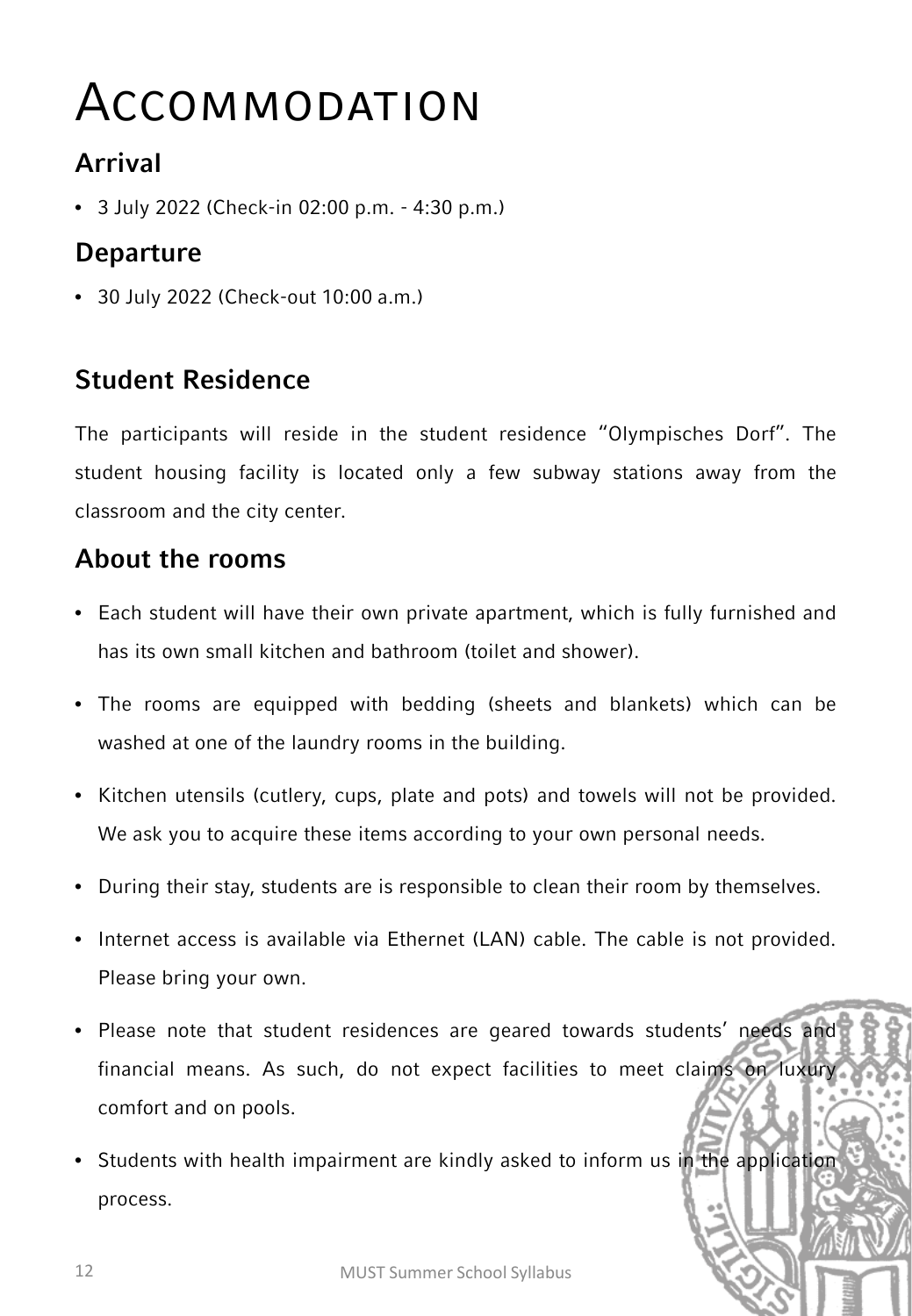## **REGISTRATION**

## **Application materials for the MUST:**

### **1. Transcript**

Participants currently studying should enclose a transcript of all previous exams taken to date. The transcript must be translated into English or German and must explain the grading system.

In regard to previous higher education, a copy of the results from final exams, translated into English or German, should be enclosed.

#### **2. Curriculum vitae (CV)**

Please use the Euro Pass (http://europass.cedefop.europa.eu) if you do not have your own form.

#### **3. Statement of motivation**

Applicants should write a short statement of no more than one computer typed page in English.

#### **4. English language certificate (not mendatory)**

You may attach proof that you have successfully completed an English language test (e.g. TOEFL or IELTS). This, however, is not a prerequisite for the application. English native speakers don't need to provide an English language test.

## **Deadlines for the registration:**

**Early bird registration deadline:** 1 March 2022 12:00 p.m. CEST

**Regular registration deadline:** 1 April 2022, 12:00 p.m. CEST

Applicants will be informed in March (first application period), and in April (second application period) whether or not they have been offered a place on the course and a tuition waiver.

Please apply here: [https://application.iucm.de/Form/must\\_registration](https://application.iucm.de/Form/must_registration)